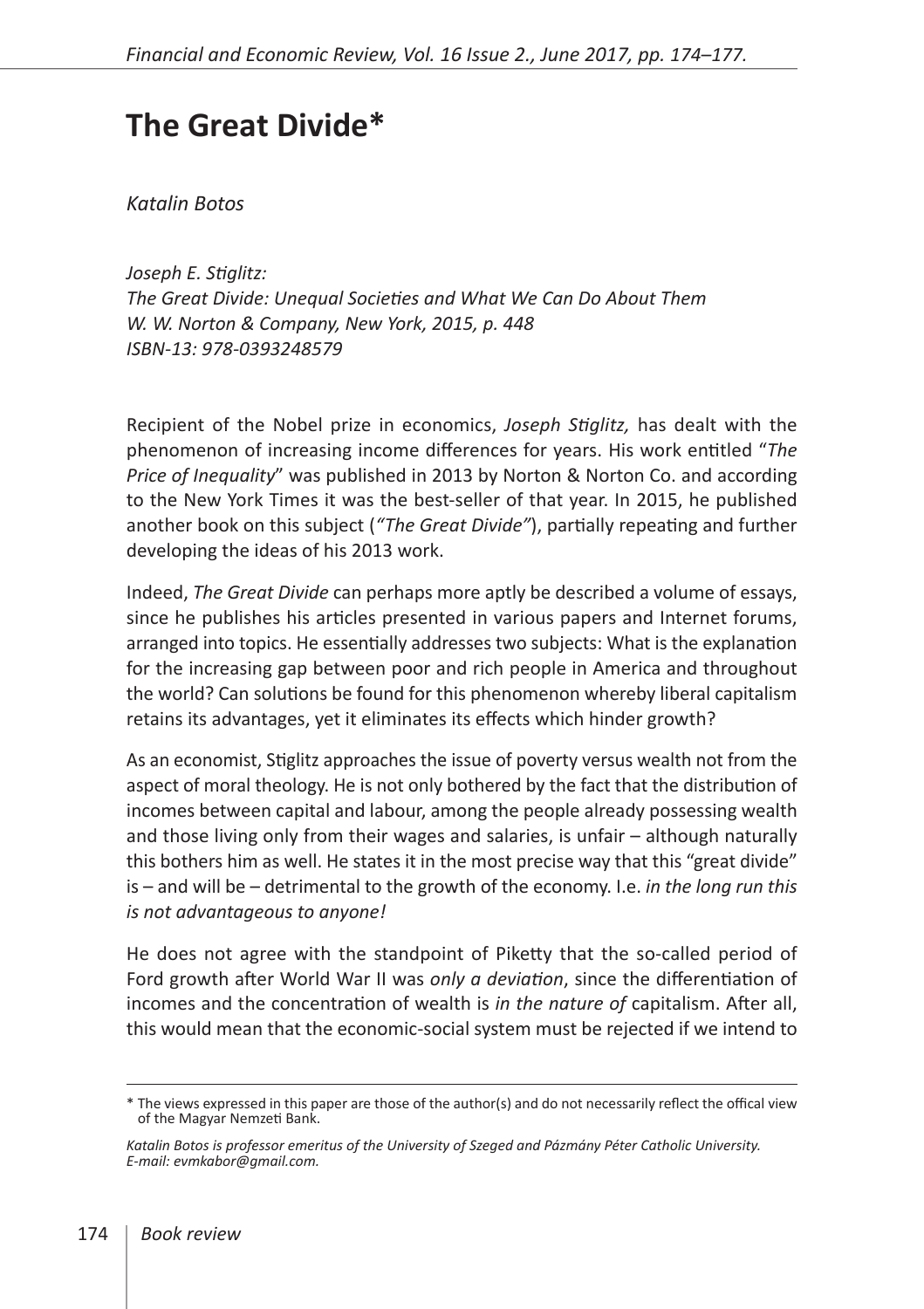terminate this phenomenon! According to Stiglitz, however, in the 1930s *capitalism was capable of self-correcting itself*, and this made such further development possible for capitalism which increased the performance of the developed world to an amazingly high level. Only Reaganomics, the return to the fundamentalism, the radical decrease in taxes and the resulting indebtedness of the state and the population can be considered as deviations from the line of development.

*He denies the essence of neo-liberal philosophy*, according to which *it is good if the differences in incomes are great*. According to this view, the profit of the rich "trickles down" to the poor. "It creates jobs and employment and increases salaries". This is the ideology. That is, capital owners becoming rich is in the interest of the workers… According to the data, however, *this is not true at all!* Over the last almost four decades, the income of the poorest *has increased by almost zero*, whereas that of the upper decile, especially the richest 1 per cent, *has increased like a rocket!* Where is "trickle down" here?

He already pointed this out in detail in his work published in 2013. (Hence the title: "*Price of inequality*". According to Stiglitz, this fact has and will have a serious economic price.) He launches his work on the Great Divide by highlighting the contrast between the 1 per cent vs. 99 per cent. He presents that the American belief *in the equality of chances* is *only a myth*. No doubt, this is not verified in today's USA. Poor people cannot break out from their hopeless situation. These days only education can provide an opportunity for this, but even this is less and less affordable for the average American. Thus, it is only a fairy tale that the small shoeshine boy will become a millionaire. Young people who understand this challenge and attempt to find money for further education are trapped by student loans. According to Stiglitz, young people in America are tragically indebted and the labour market opportunities are far below their expectations. Moreover, the handling of the collapse of student loans is even more difficult than that of mortgages. This would only be improved if state education financing (and health care) became much more extensive! He is not alone with this idea. Of the financial economists, R. Rajan, professor at the University of Chicago, ex-chief economist at the IMF, and ex-governor of the Bank of India, also emphasised this (already in his book "Fault Lines" published in 2010).

One of the basic messages of Stiglitz is that even the so-called social expenditures of the state do not only serve social purposes. Ultimately, conservative, fundamentalist capitalists must understand that solidarity with the poor *is in their interests* as well, because *there is no market of appropriate size without these people!* Moreover, poorly educated and paid labour is less efficient both as a consumer and as a producer. There is no appropriate labour supply if we finance education and health care based on the residual principle and we do not raise talented people from all parts of society. Hence, we essentially *waste human capital* and thus reduce the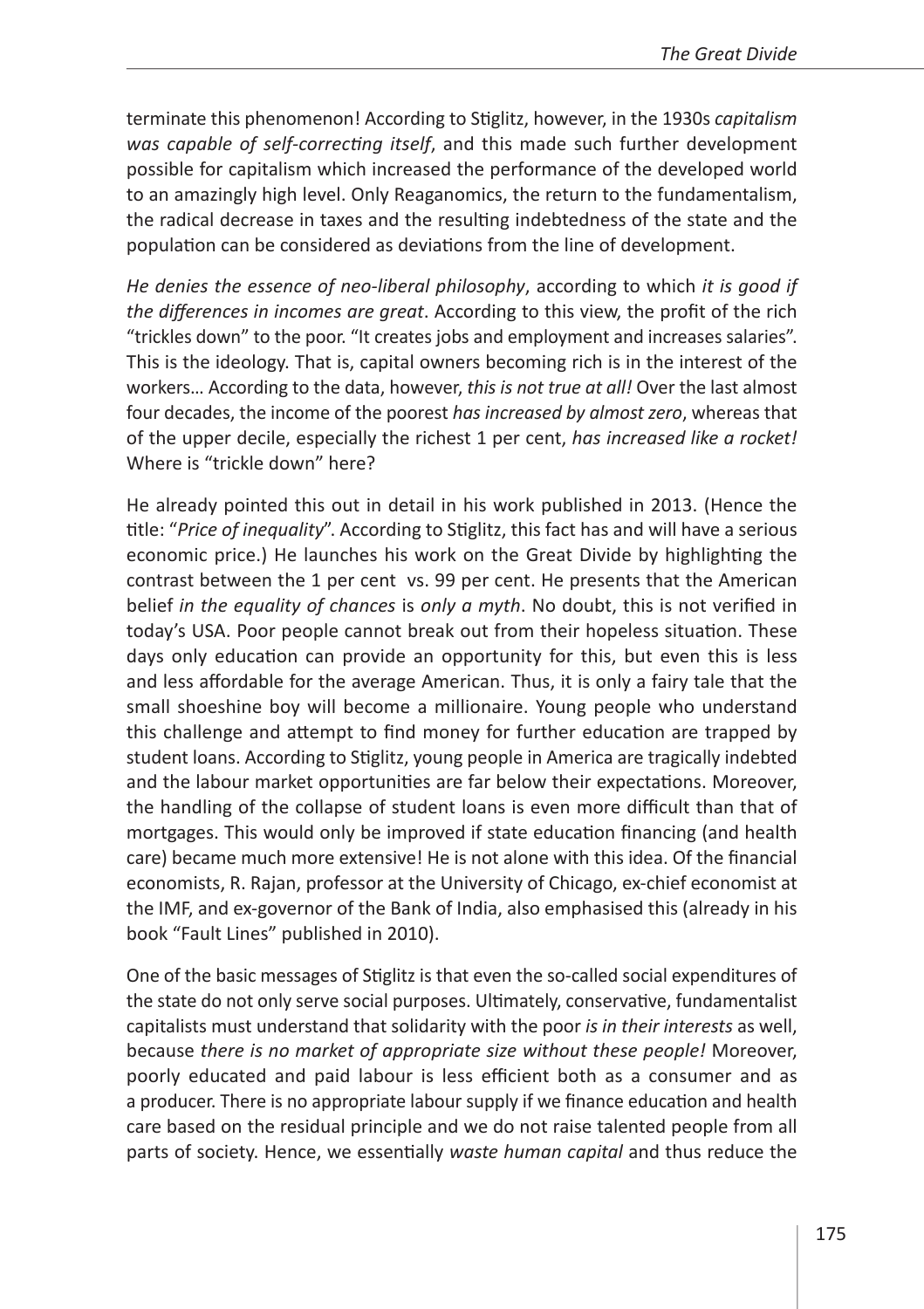market potentials of our own national economy. It has always been the *profitable co-operation of the market and the state* that *has made the US big*! There is no enterprise or enterprise empire of large success in America whose foundations were created not by state infrastructure developments and state-financed research.

Yet, incomes are also necessary for expenditures!

Stiglitz deals with the issue of taxes intensively. He states that the decrease in tax rates in the US clearly favoured richer people. However, it is not possible to stimulate the economy endlessly by decreasing taxes, since the state would then have no sufficient tools for assisting the economy. He mentions that the current American taxation is extremely *unfair*, as already noted in his earlier work in 2013. The rich *pay a much smaller proportion* of their declared income as tax than less rich people, and their declared income is often just a fraction of their real income. He disputes that it is not worth taxing the rich more than the middle class, since this supposedly "does not result in a lot of money"… He writes that this is no longer so today. Indeed, the progressive tax income from the rich can be significant, exactly as a result of the large differentiation of incomes that has occurred up until now. However, he sees that the reforms planned up to now are more and more aimed at terminating the benefits assisting the middle class, for example the deductibility of mortgage interests and health care provided by employers. Stiglitz acknowledges that these indeed decrease the tax base and their gradual elimination could in fact be justified, all the more so because the deductibility of mortgage interest rates assists the rich more than the middle class… However, now that the real estate market is on the ground after the crisis, he does not deem it practical to eliminate the benefit in one step. Although this tool is essentially condemned in the hand of the state, since this also contributed to the previous, overly brisk construction industry demand (the housing boom).

Stiglitz says that a well-organised tax system is not only capable of raising the necessary amounts for the government, but it is also capable of *economic policy orientation*. It is better to tax harmful activities than useful activities. It is more practical to impose taxes on environmental pollution and speculation than on human labour and savings. It is more rational to tax things that cannot be taken away (such as land, oil and other natural resources), in contrast to profits, whose realisation can be cleverly relocated to tax havens. And yes: the stimulating effect of taxes does also matter. He considers it correct if the state encourages domestic investments that create jobs. According to him, it would be good if multinational companies were taxed on the basis of how much they produce and sell in the US. This is because the possibility of reorganising incomes to countries with low taxation is currently very popular… He also says that the additional taxation of the banking sector is justified, since as a result of its "innovations", it indeed realised additional incomes in the period leading to the crisis (pp. 123–124).